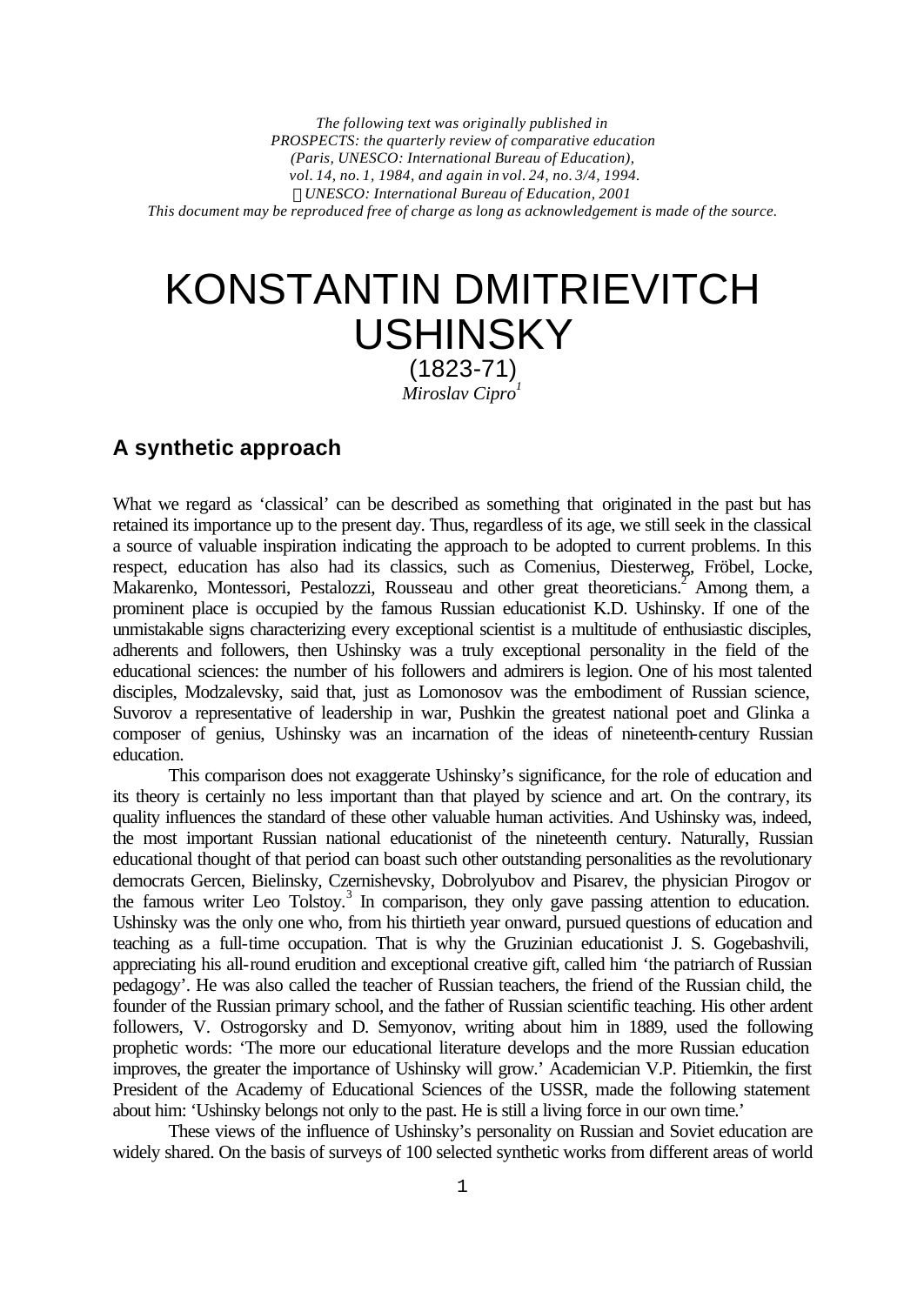educational literature, Ushinsky is considered to rank among the twenty most prominent educationists of all time and in all countries of the world. In the USSR he is, after Lenin and Makarenko, the third most frequently quoted author in educational literature.

It is thus understandable that the prestige of Ushinsky is bound to increase at the international level as the relevance of his work to contemporary problems is recognized. In fact, some ostensibly new fields of education were anticipated by him more than a century ago. At that time comparative education was hardly spoken of, but in fact Ushinsky was already intensely interested in it as can be seen in his comparison of Western European education with the situation prevailing in Russia. Furthermore, the theory of adult education as a special educational discipline had not yet been accepted. Ushinsky, however, contributed to it by his profound meditation on Sunday schools. The problem of mass education and literacy in developing countries was not a prominent one because those countries were still colonies. Russia itself was then in some respects a developing country. Ushinsky was aware of this fact and concerned himself, more than a hundred years ago, with this problem, namely to what extent foreign educational models should or should not be adopted and what role should be assigned to national traditions. In those days there was still considerable prejudice against women's access to education, but Ushinsky believed that women ought to receive the same education as men and that both sexes had an equal right to obtain higher education at university.

Furthermore, the notion of educational science is gaining acceptance due to the complexity of subjects affecting teaching. Ushinsky had already advocated this view in the middle of the last century and had also started to put it into effect in his major work *Man as the Object of Education: Educational Anthropology*. He was also one of the first great educationists to emphasize the immense moral significance of work, as well as the importance of vocational (trade) schools for apprentices. He was the master of didactics at the primary school, drawing on his wide knowledge of psychology; he also wrote textbooks on this subject.

Ushinsky was endowed with the special ability to combine a deep analysis of the object of his investigation with a synthetic view, to express analogies of the educational process with other events using inspiring metaphors combined with a refined, flowing literary style.

His style is somewhat comparable to that of Comenius who was fond of using numerous comparisons and analogies for the classification of his ideas. Ushinsky was criticized by some narrowly oriented contemporaries, who rejected his approach as unscientific. But, after all, does not education really have a great deal in common with other social and natural processes? Even Ushinsky was too much of a pedagogue to be willing to miss the chance of touching on these common aspects wherever they inspired this lucid observer's meditation. As a matter of fact, cognition does not proceed solely along the well-trodden paths of formal logic. Art, too, is a way of perceiving reality, and Comenius' and Ushinsky's methods include a number of metaphoric elements suggestive of this form of expression. After all, Ushinsky expressly emphasized that education was a science.

The charm of his educational personality lay *inter alia* in the fact that he was able to combine a strictly scientific approach, based on his wide erudition in many branches of social science, with the creativity of an artist capable of responding to a unique educational situation in a unique manner.

Ushinsky correctly anticipated what Makarenko much later imaginatively expressed, that education is the most dialectic of sciences because of the very infinite complexity of its subject matter—the educational process. It is for this reason that he did not believe in stereotyped educational instructions and directions, but insisted that the teacher should be able—like the physician—to react in a creative way to every specific situation. He did not believe, however, in the power of a certain mysterious and inborn educational intuition. He propounded an objective knowledge of psychology and other sciences necessary for the understanding of a child's development. He found an example of such a teacher in the erudite Swiss Müller, about whom he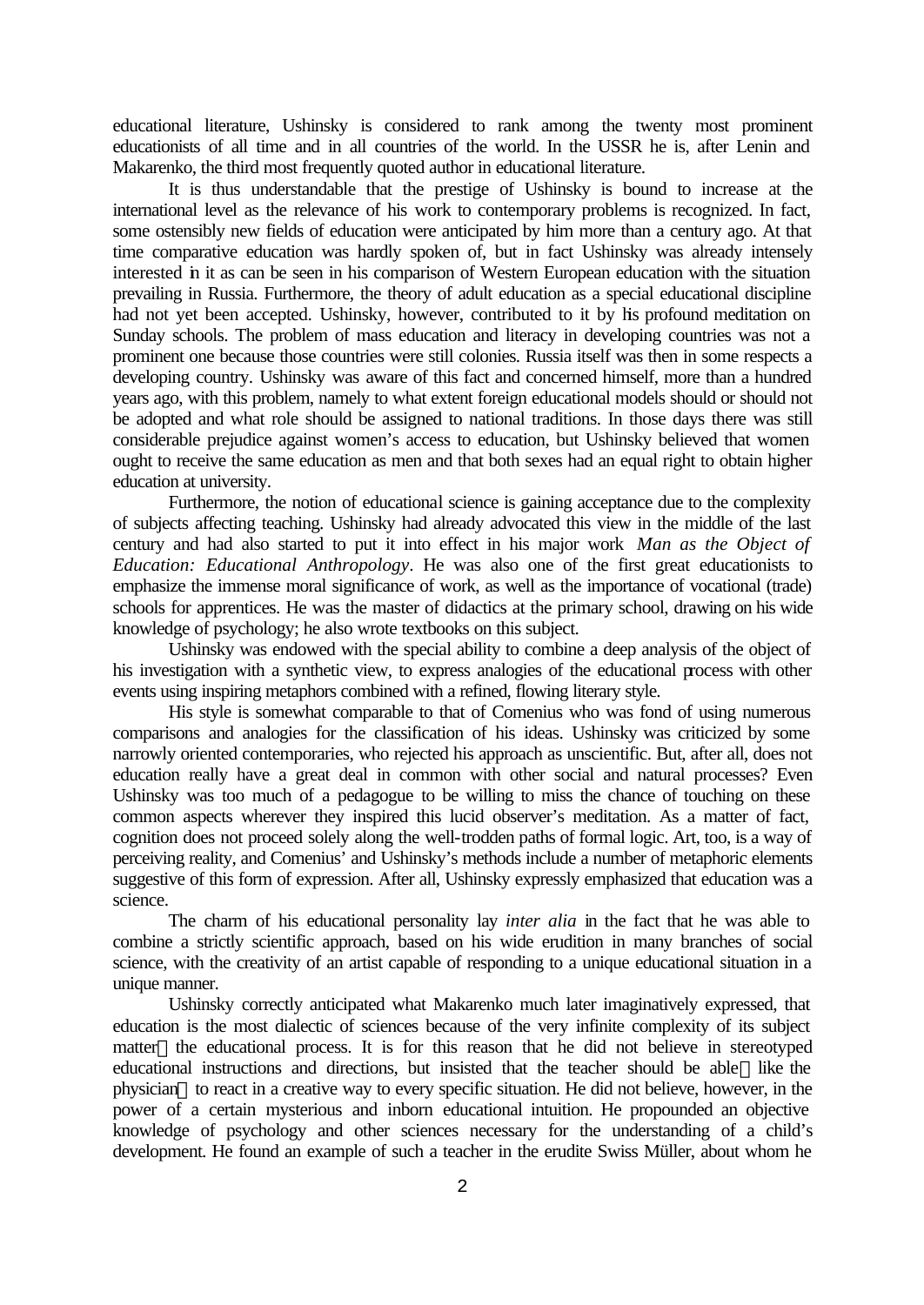#### expressed this appreciation:

He has attained that educational level where all methods are swallowed up by the teacher's personality. . . . Such a supreme teacher is no longer governed by methods but creates them; he has reached the source of all methods - a perfect grasp of the fundamental principle of education.

### **Life and work**

Konstantin Dmitrievitch Ushinsky was not quite 2 years old when the Decembrists' Revolt broke out in Russia and was cruelly suppressed by Czar Nicolas I. A group of aristocrats, who were striving for a more liberal government, attempted to organize a rebellion on 14 December 1825. The leaders were executed, the rest were sent into exile. There then followed thirty years of severe autocracy that intended to turn back the clock and preserve the way of life under the well-known motto: *Samodieržaviye, pravoslavie, narodnost* (autocracy, orthodoxy, nationhood).

Ushinsky suffered from the harshness of this regime. After having completed his law studies, he began to lecture on legal and financial questions at Yaroslavl College, only to be removed from his post. The conservative faction did not appreciate his liberal-minded and cordial approach to students. He had difficulty in obtaining another post and, for a time, was engaged by the Ministry of the Interior as a liaison officer between the Ministry and the non-Orthodox churches. But it was impossible to stifle his scientific and literary talents. In 1852 he started to contribute to the journal *Sovremennik* [The Contemporary], which was in the vanguard of the progressive intelligentsia of those days and expressed their social criticism. Working on this journal enabled Ushinsky to become well acquainted with Western European culture. Because of the subjects studied and the literary aspects involved in this work, it was a very profitable preparation for a new, extremely fruitful period of his life. The situation was also favourable for the expansion of Ushinsky's creative activity because, in 1855, when the autocracy of Nicolas I came to an end after Russia lost the Crimean War, there ensued—even though for only seven years—a certain thaw that brought about an unprecedented development in science and culture, culminating in the abolition of serfdom in 1861. Progress was evident in literature, painting, music and science, while educational problems finally began to attract widespread attention. Ushinsky's entry onto the literary and scientific arena is but one of the manifestations of this general cultural activity.

Ushinsky made full use of this time of grace and published a series of educational papers of fundamental importance, which still belong to the best of what pre-revolutionary Russian education has given to the world. The position from which he approached the problems of education is new and democratic. The logic of his reflections is clear; his language is brilliant, with a rhetorical pathos. It is a profound pleasure to read his educational meditations, because, even while authoring scientific papers, he was a teacher. His talent as a writer made his scientific arguments convincing and, at the same time, his clear thinking made his verbal expression more straightforward.

The success achieved in the Gatchino period destined him for a new, responsible task: to carry out a reform of the outdated curriculum of the Institute for the Education of Aristocratic Girls at Smolny. Ushinsky started his work with enthusiasm, but soon met with resistance from the institute's director and his supporters who accused him of atheism and political unreliability. He was prevented from continuing as editor of the educational periodical of the Ministry of Education, which he had transformed from a collection of heterogeneous proceedings into a truly lively educational journal and, according to P. A. Kropotkin, he was faced with exile. Gercen's magazine *Kolokol* [Bell], issued in London, sounded the alarm of the approaching danger. It rebuked the Czarina Mary for her inability to protect Ushinsky. To avoid a European scandal, the government decided to send him on a study visit to the West, instead of to Siberia. Thus Ushinsky was deprived of the possibility of participating in the development of Russian education, but he did not cease to study and write, although immediately after his accusation a pulmonary disease he had contracted grew alarmingly worse.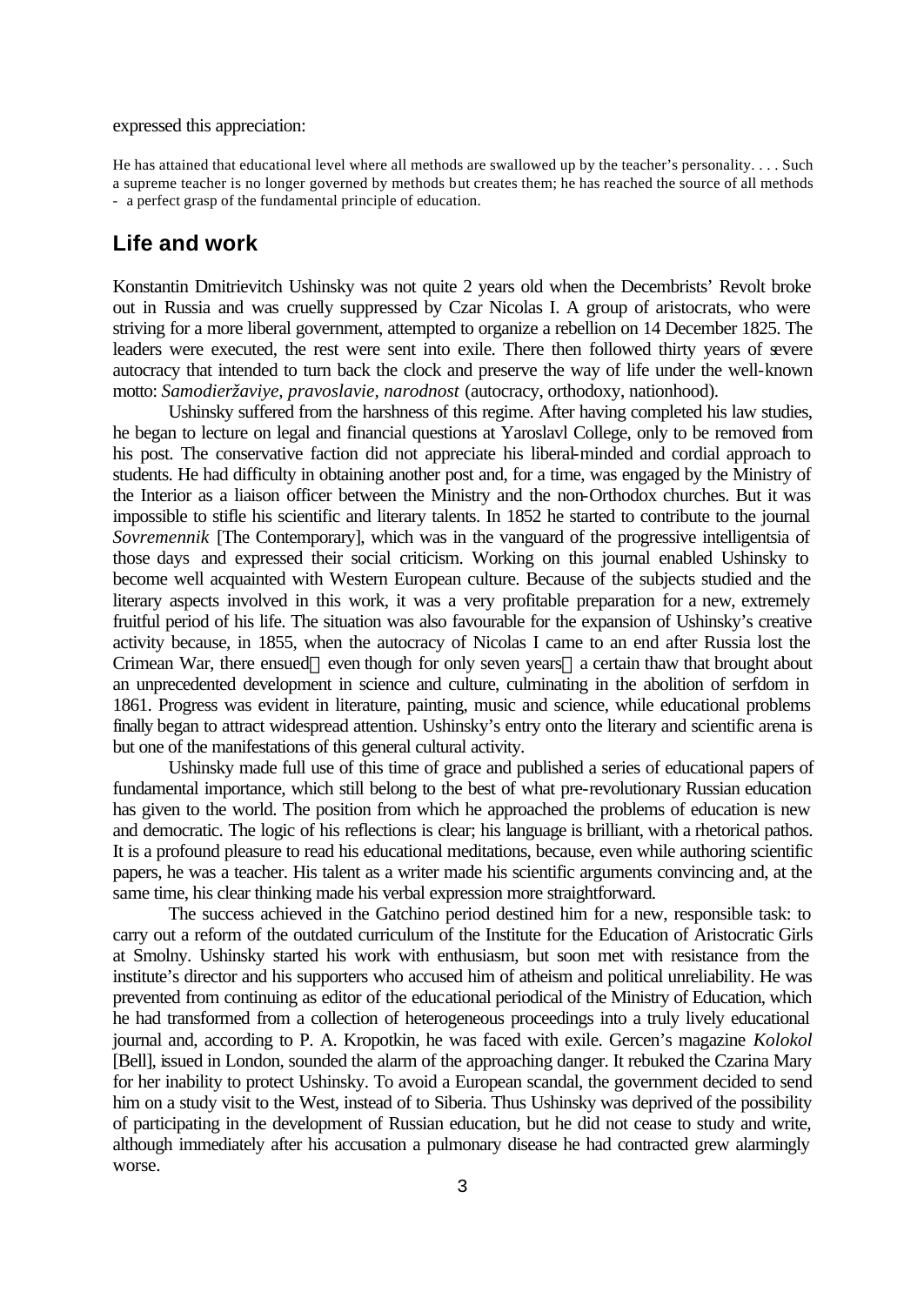He spent five years in the West—in Switzerland and Germany—and gained a remarkable knowledge of problems concerning European education. Even abroad he was thinking constantly about his country and the Russian school, and prepared a great part of his famous *Rodnoye slovo* [Mother Tongue] there, a book that has been reprinted 146 times to date. It is similar, in a way, to Comenius' famous *Orbis pictus*, being a splendid basic textbook on Russian combining the linguistic aspect with matter-of-fact learning, entirely in the spirit of Comenius' educational realism. But, in addition to this practically oriented work, Ushinsky was preparing a great theoretical work, *Man as the Object of Education*, the first part of which appeared after his return to Russia in 1867. The second part was published two years later, while the third part remained unfinished because the insidious disease ended the Russian educationist's life on 22 December 1871.

The collected works of K.D. Ushinsky, issued by the Soviet Government in the period 1948-52, contain eleven volumes, each of which has on an average some 700 pages. They are a rich source of educational wisdom expressed with a clear logic and in beautiful language. In the former USSR and socialist countries Ushinsky was long considered as the greatest Russian educationist. When Western education, which he so intensively studied, becomes better acquainted with his original educational work, there is no doubt that his name will become better known.

An excellent expert on Ushinsky, the author of the largest monograph about his life and work, D.O. Lordkipanidze, described Ushinsky's political ideas as the philosophy of an enlightened, progressive man. Ushinsky belonged to those propagators of freedom described by Lenin in his article 'What Legacy We Are Giving Up'.

Although Ushinsky did not abandon religion, he insisted on the separation of science from religion and of the school from the church. His thinking ranged from idealism to materialism. In his educational works he covers the most varied questions of education, from problems of the goals of education through its content, method and organization to the concept of the teacher and his/her training. This discussion will concentrate on the most typical aspects of Ushinsky's education and their main features.

## **Key educational concepts**

If we were to express extremely briefly the essence of Ushinsky's education, we could do so by using the following four words: nationality, language, work, science. We could develop these as follows: nationality in the world context; language as a tool of knowledge; science as a basis of art; work as a source of happiness.

The principle of nationality permeates the whole of Ushinsky's educational work, but it is dealt with particularly in the article 'On Nationality in Public Education' which appeared for the first time in 1857 in *Žournal dlia vospitaniya* [Education Journal]. As an educationist Ushinsky became involved in the problem brought about by the dispute between Occidentalists and Slavophiles. Both these movements were critical of the Czar's absolutism, but their supporters had internal differences as well, chiefly concerning the appropriate social remedy. As the terms themselves suggest, the Occidentalists were longing for reform based on the European pattern, whereas the Slavophiles wished to preserve the old traditions. Ushinsky was deeply and emotionally devoted to everything that was Russian but, at the same time, he had an excellent knowledge of Western European culture and education and was seeking a synthesis of both these trends. In his treatise, he presents first of all a knowledgeable survey of the general historical foundations of European education and, in the ninth chapter, eventually finds the answer to the question of the significance of nationality in education:

There is only one inborn inclination, common to all, on which education can always depend: the intuition of national origins. Just as every individual possesses self-esteem, so does every individual love his homeland and this love gives education a reliable key to the human heart and a powerful support for the struggle against man's evil innate, personal and ancestral traits. When education appeals to nationality, it always evokes a response of co-operation in the lively and strong human sentiment that acts far more effectively than the views accepted by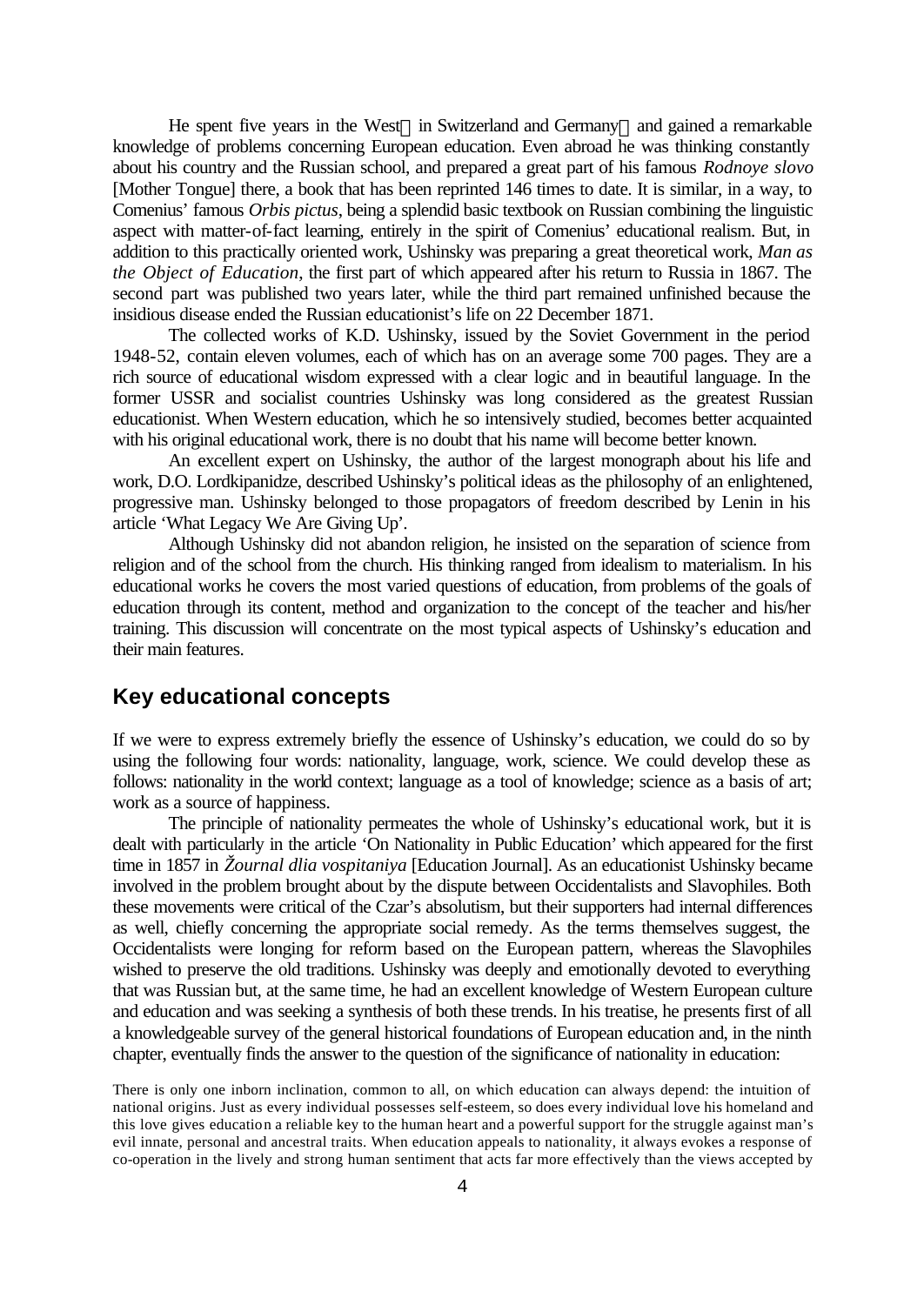reason alone or as habits formed from fear of punishment.

At the end of his article Ushinsky formulates the relationships between national education and other nations' education in the following way:

There is no education system that would be common to all nations. Every nation has its own specific education system. Experiences of other nations in the sphere of education are a valuable legacy to all, but not even the best examples can be accepted without being first tried by every nation with the exertion of its own efforts in this sphere.

He also warns that education should not be confused with science and that by itself it cannot solve the questions of life, but can only help to put into effect the history that is, in its turn, formed by the nation. The efficacy of education depends on the degree to which it becomes the subject of public interest. This standpoint is essentially true to this day and, at the time when he wrote these words, was a valuable contribution to overcoming the controversy between Occidentalists and Slavophiles.

The second major subject of Ushinsky's education that makes the previous topic more pertinent is language—the mother-tongue. There exist few reflections on this problem as pertinent as Ushinsky's 'Introduction' to the *Manual of Teaching According to the Mother-Tongue*. In the introductory commentary in the reading-book *Children's World* and in the textbook *Mother-Tongue*, he expressed his theoretical credo that gave a daracteristic orientation to teaching in Russian schools.

Ushinsky started from the fact that when children learn a subject they always become acquainted with it through language:

The child who has not acquired the habit of trying to grasp the sense of a word, who understands its real meaning either vaguely or not at all and who has not learnt to handle both the spoken and the written word with ease, will always suffer from this basic deficiency in the study of every other subject.

He did not deny the importance of objective teaching and active work by the child. He was, however, aware of the major role of language in the development of thinking and learning and, for this reason, he saw in language teaching an important tool for learning facts. His method is generally referred to as *obiyasnitelnoye cteniye* (reading with explanation) and was one of the main methods not only of language teaching but also of teaching facts in Soviet primary schools. Reading with explanation is naturally a method of teaching the mother-tongue because Ushinsky realized that children do not yet know their mother-tongue well. Even if they know many words, they often do not fully understand their meaning or, on the other hand, they may be unable to name a number of familiar objects correctly. The success of this method depends on the proper selection of suitable texts and that is why Ushinsky gave painstaking care to their choice as well as to their preparation. Thus, *Children's World* was prepared for the higher grades of the elementary school, containing a collection of texts from the sphere of facts, as well as poems and extracts from literature and historical prose. He then produced *Mother-Tongue* as an elementary textbook on the Russian language containing basic grammar for the lower grades.

The third principal characteristic of Ushinsky's education was the stress laid on science as a basis for its method. Education, in the narrower sense of the word, was regarded by Ushinsky not as a science but as an art that cannot, however, depend solely on educational techniques or experience alone, but must be based on the actual research findings of psychology, physiology and other sciences, which reveal the process of the child's development. He compared the art of education with the work of a doctor of medicine, which must be based on anatomy and other knowledge about the human body if it is not to become mere quackery.

In the introduction to his principal - though unfortunately unfinished - theoretical work, *Man as the Object of Education*, Ushinsky explains his concept of the scientific nature of education: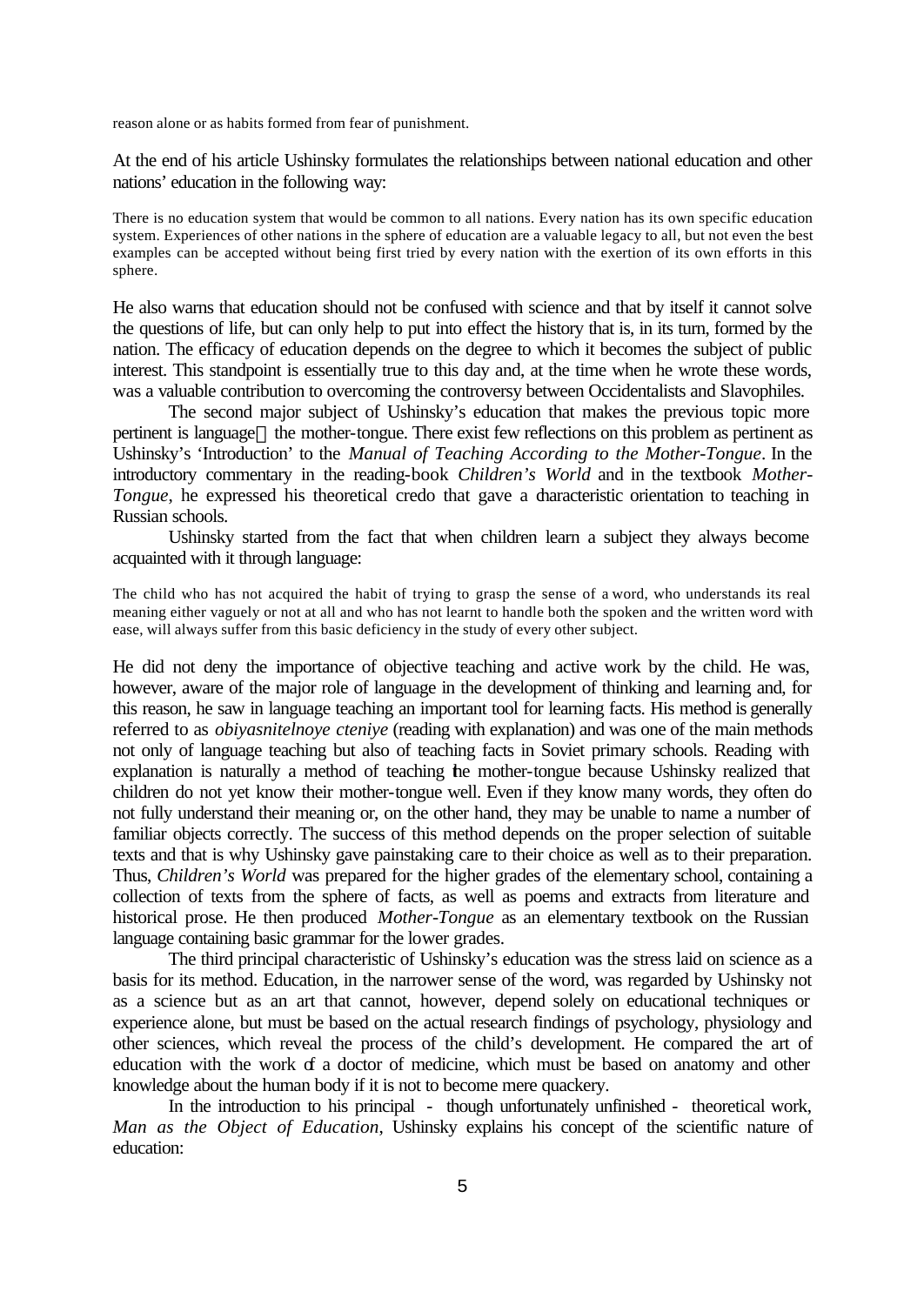We do not say to teachers, 'Do this' or 'Do that'; we say 'Study the laws of the mental phenomena you wish to control, and proceed in accordance with those laws and the circumstances in which you wish to apply them'. There is an infinite variety of such circumstances, and, what is more, no two pupils are alike. Given this diversity of educational circumstances and pupils, is it possible to issue any general educational prescriptions? It would be difficult to find even one educational measure that did not produce beneficial results in one case, harmful results in another and none at all in a third. This is why we advise teachers to examine as carefully as possible the general physical and spiritual nature of man, to study their own pupils and their environment, to scrutinize the history of various educational measures that may not always spring to mind, to set themselves a clear, positive educational goal and to pursue it steadfastly, using the knowledge they have acquired and their own good sense.

The work itself is a remarkable attempt to implement his approach and to give teachers general scientific support in their educational practice. In this work, Ushinsky discussed the then known findings from psychology and other life sciences and demonstrated the possibilities for education resulting from this knowledge. Quotations can often be found to illustrate his thoughts on the training of habits, perception, memory, etc.

It should also be emphasized here that Ushinsky was not only a great expert in teaching, but also paid considerable attention to questions of education. His remarkable papers 'On the Moral Element in Russian Education' and 'On the Mental and Educational Importance of Work', both from 1860, illustrate this interest. They are written in the spirit of the ideas already expressed in the essay 'On Nationality in Public Education', but they go even further, each in its respective field. The former discusses morality at the general level, points to its dependence on freedom and to its roots, sunk deep in Russian national traditions. The latter selects from the whole complex of questions of moral education the problem that might be taken as the fourth main pillar of Ushinsky's education system—the problem of work.

The paper devoted to this subject is a unique essay from which it is difficult to select a characteristic quotation because we might well quote the whole text from beginning to end. But perhaps the most typical part of the paper is contained in the following passage:

Genuine and necessarily free work—because there neither is nor could be any other kind—means so much for the life of an individual that without it life would lose all value and dignity. It is necessary not only for a person's development but also for maintaining the level of dignity already achieved. If he does not work, the individual can neither progress nor remain at the same level but will inevitably regress. The body, heart and mind of man need work and so imperative is that need that if, for whatever reason, a person has no personal work in his life he loses the true path and is faced with two others, both equally ruinous: the path of incurable discontent with life, of gloomy apathy and utter boredom, and the path of wilful, imperceptible self-destruction down which a person rapidly descends to the level of childish whims or animal gratifications. People on both these paths lead a living death, because work—personal, free work—is life.

Ushinsky's life is a wonderful example of work conceived in this fashion, fully devoted to the education of the younger generation and to a better preparation of those entrusted with this task. Such education is serious. It allows humour, but never superficiality. Ushinsky has noble educational goals, intended to elevate the people. He is trying to find a solid, scientific method, while respecting fully the child's soul and also the nation's spirit. He is aware of the fact that if education is to give man happiness, it must prepare him for a life filled with work. That is the legacy of the educational wisdom for which Ushinsky is not merely a dead classical author, but in many respects a living teacher.

Ushinsky's memory was highly esteemed in the former USSR. In 1946, on the occasion of the seventy-fifth anniversary of his death, a Ushinsky silver medal was created as an award of the highest educational honour to the most deserving teachers and educationists.

It would be appropriate to close this review with the words of Ushinsky's devoted disciple E.N. Vodovozovova which she addressed in the spirit of his educational bequest to Russian women teachers prior to the October Revolution: